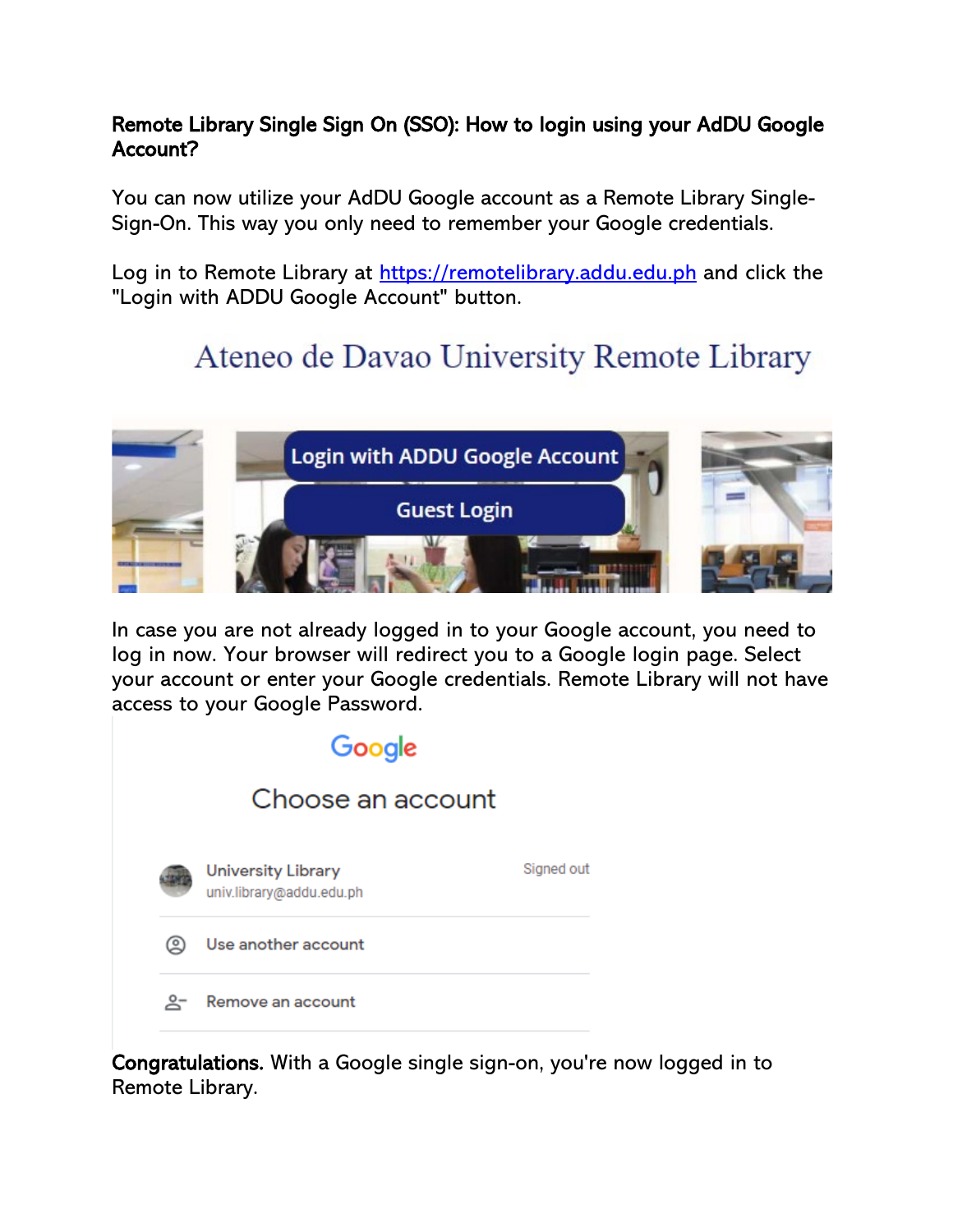|      |                                                      |                                                         | Ateneo de Davao University Remote Library |                                         |  |
|------|------------------------------------------------------|---------------------------------------------------------|-------------------------------------------|-----------------------------------------|--|
| Home | E-Resources ~<br><b>Tutorials</b><br>Feedback $\sim$ | User Profile ~                                          |                                           |                                         |  |
|      |                                                      | <b>Search the Library</b>                               | Search                                    | Google Scholar                          |  |
|      |                                                      | O Site Search <sup>@</sup> e-Resources (EDS)            |                                           |                                         |  |
|      | $\bullet$                                            | you are off campus and can access subscribed resources. |                                           |                                         |  |
|      |                                                      | E-journals                                              |                                           | OPAC                                    |  |
| ŵ    | <b>ACM</b>                                           |                                                         | Details & Help                            |                                         |  |
| 會    | <b>ADMU Journals Online</b>                          |                                                         | <b>Details &amp; Help</b>                 | <b>Access via RemoteXs</b>              |  |
| ŵ    | Cambridge Journals Online                            |                                                         | <b>Details &amp; Help</b>                 | Drag this button to your bookmarks bar! |  |
| 會    | <b>EBSCOHOST</b>                                     |                                                         | <b>Details &amp; Help</b>                 |                                         |  |
| 奁    | Elsevier Journal Finder                              |                                                         | <b>Details &amp; Help</b>                 | <b>Announcements</b>                    |  |
| ☆    | <b>Emerald Insight</b>                               |                                                         | <b>Details &amp; Help</b>                 | Mar 10 2022                             |  |

If you previously used a non-AdDU Google account (ex. @satmi.org) to access Remote Library, you can still do so by clicking the "Guest Login" button.



If the email address you use is not yet registered in Remote Library, you will be asked to create a new Remote Library account by clicking the "Guest Login" button then select the "Create new account" link.

Ateneo de Davao University Remote Library



Enter your email address, first name and last name. A new account is created. However, remote library administrator needs to authorize this account before it can be used to access Remote Library. Once your credentials are approved, you will receive a welcome email with login details.